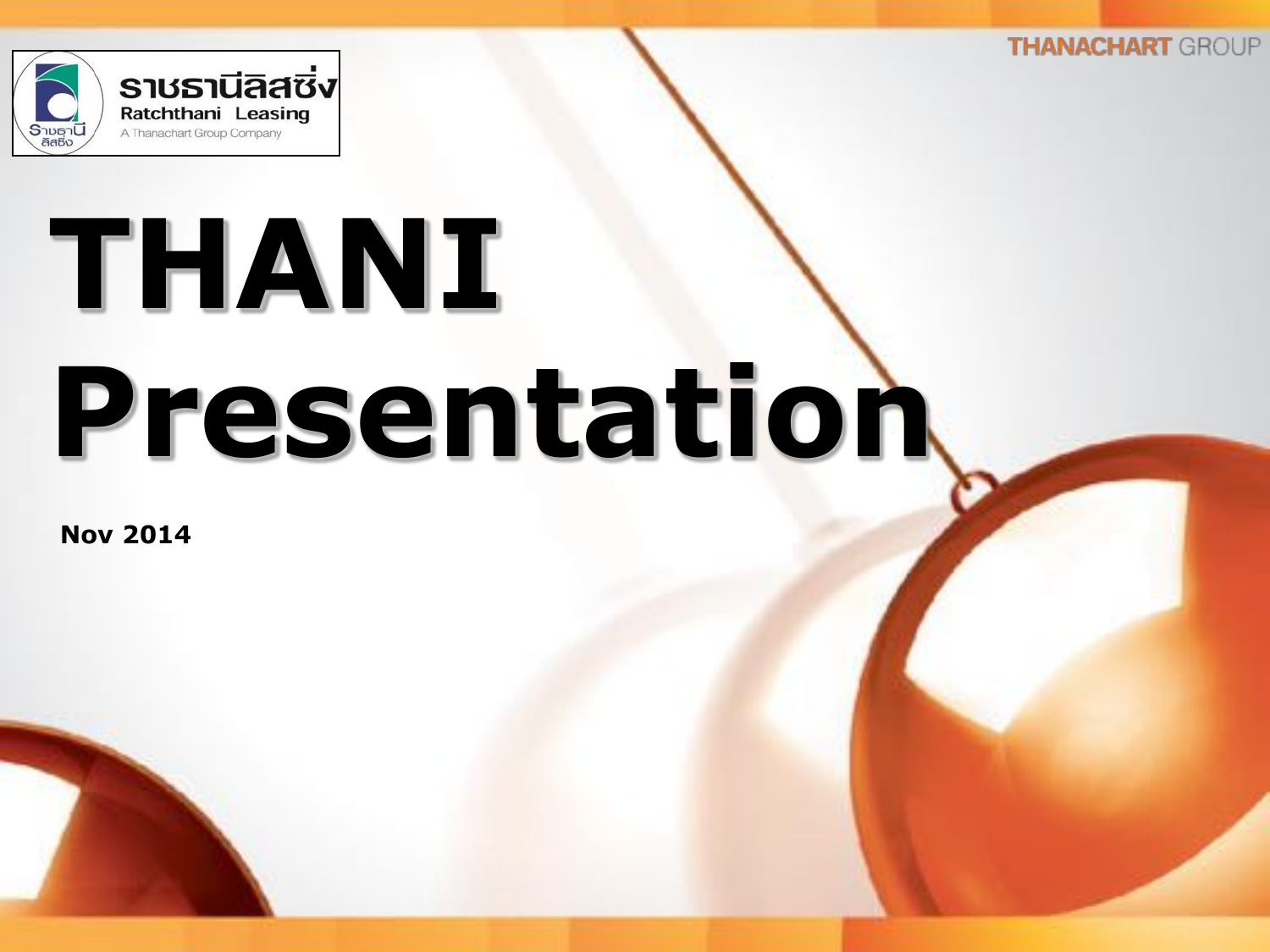

|                         | 2014 Company Overview                    |
|-------------------------|------------------------------------------|
| $\overline{\mathbf{2}}$ | 2014 Domestic Economic Overview          |
| 3                       | 8M2014 THANI's Performance               |
| 4                       | Policy                                   |
|                         | Risk Management under economic slow down |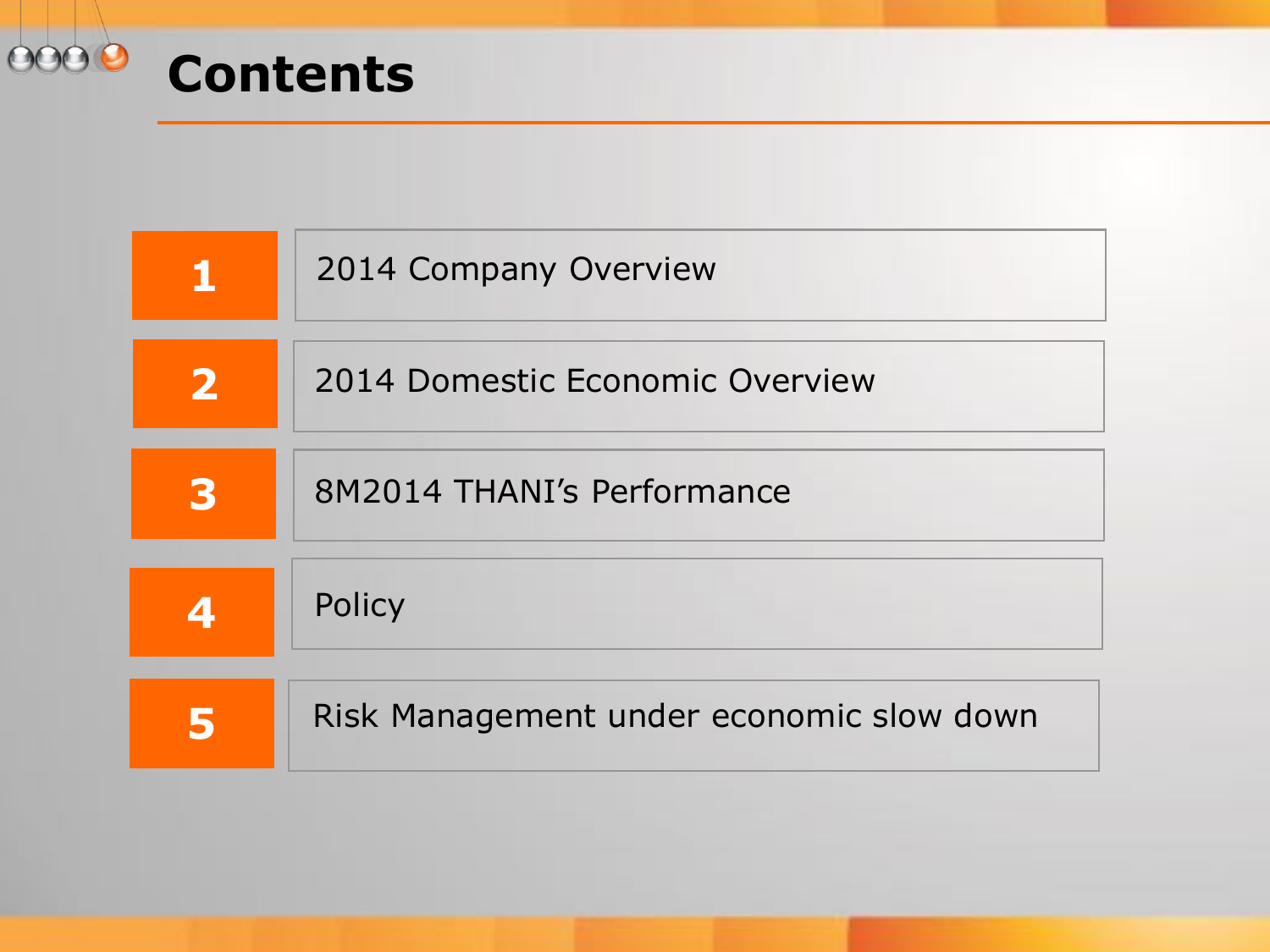

## **2014 Company Overview**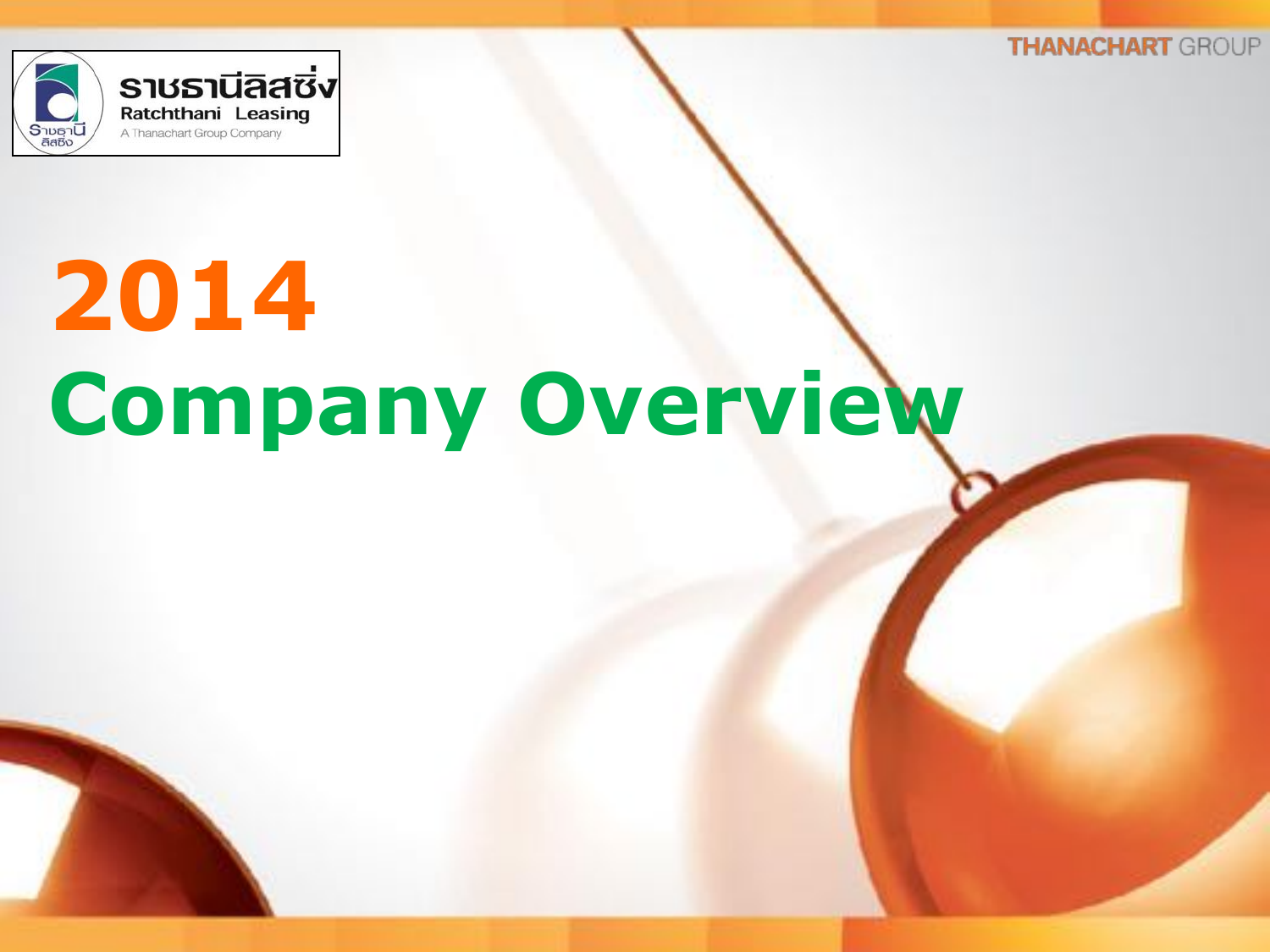

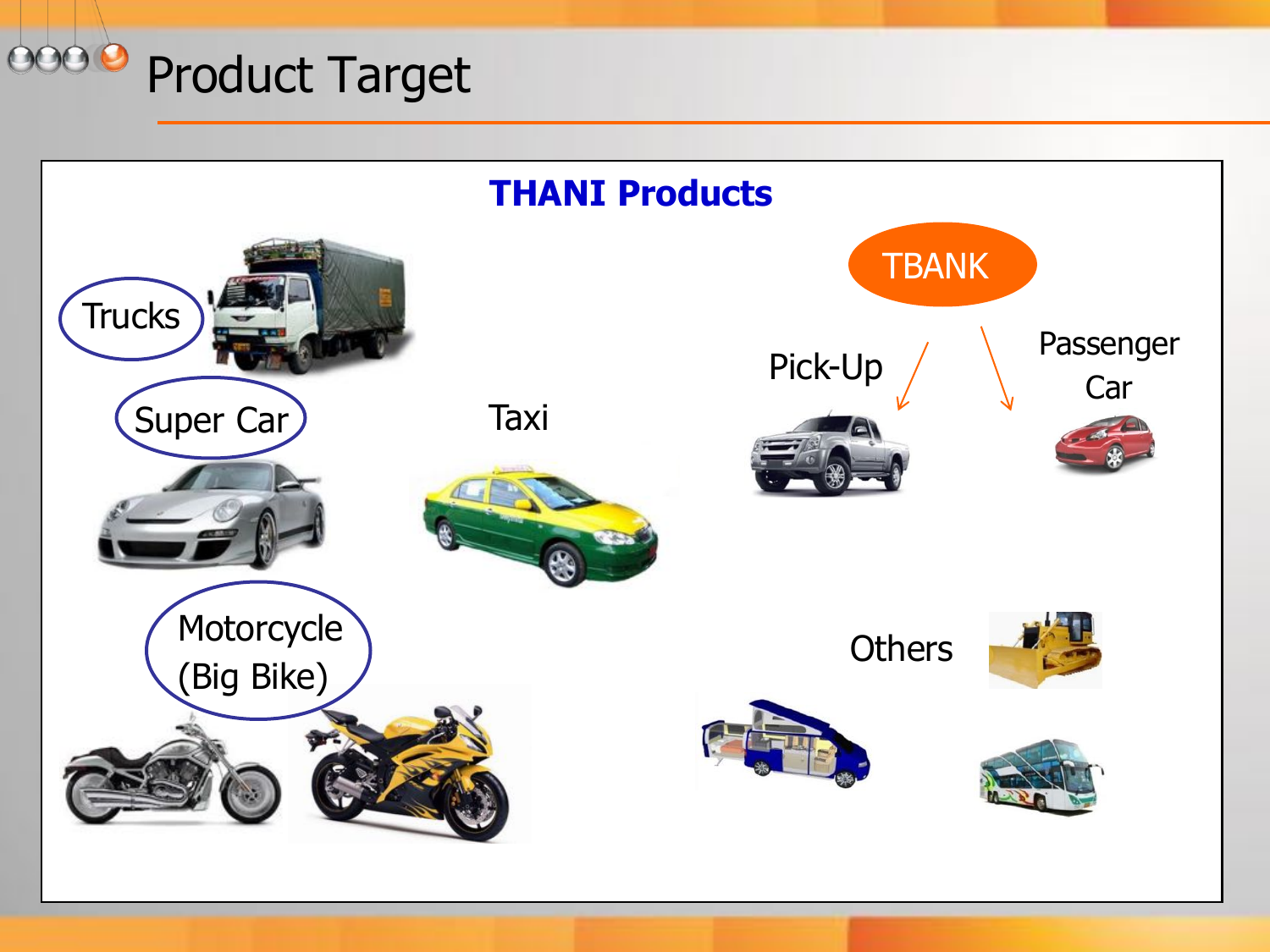

## **2014 Domestic Economic Overview**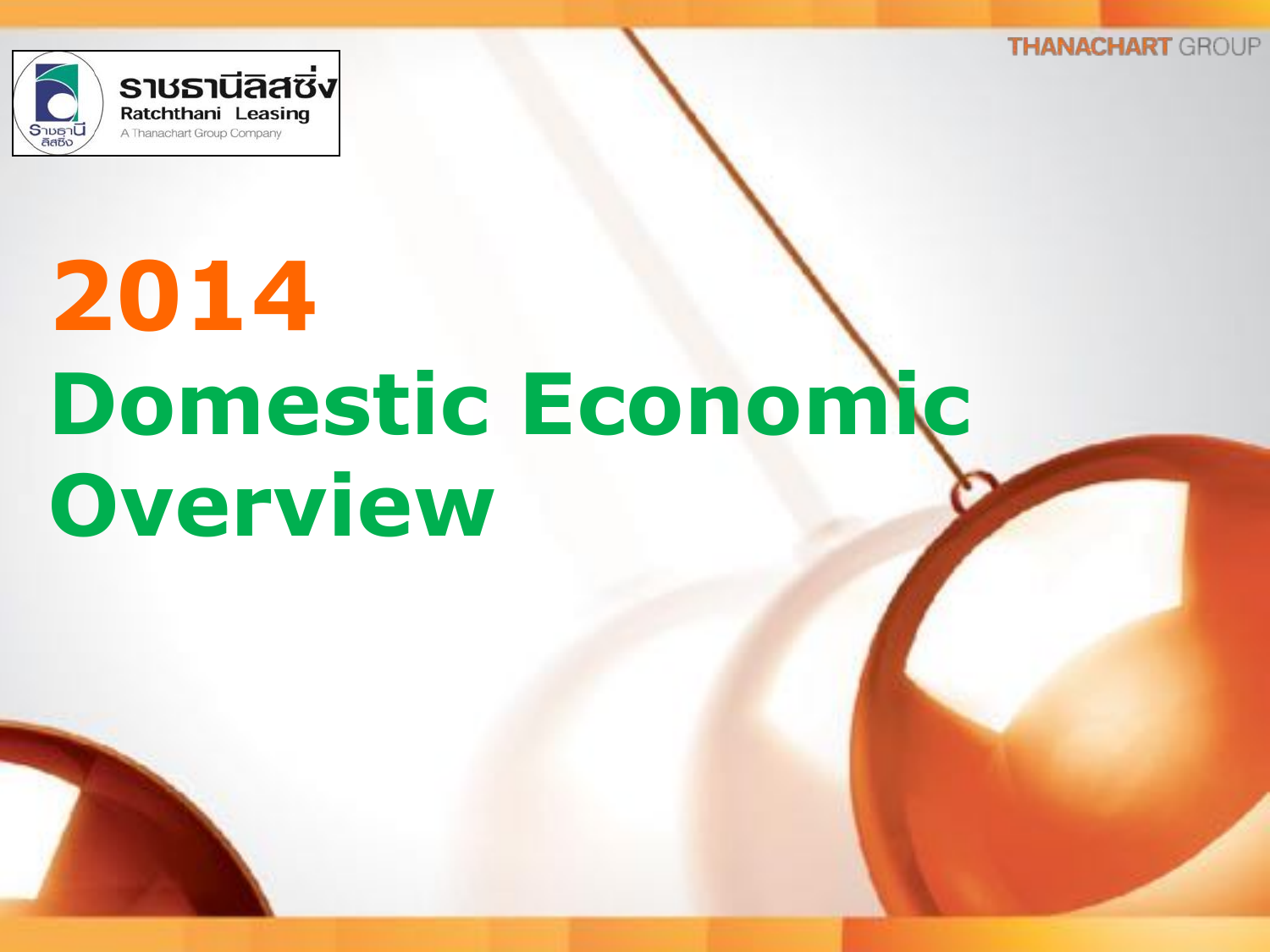### **Economic slow down**



Source: Marketing Msrketeer online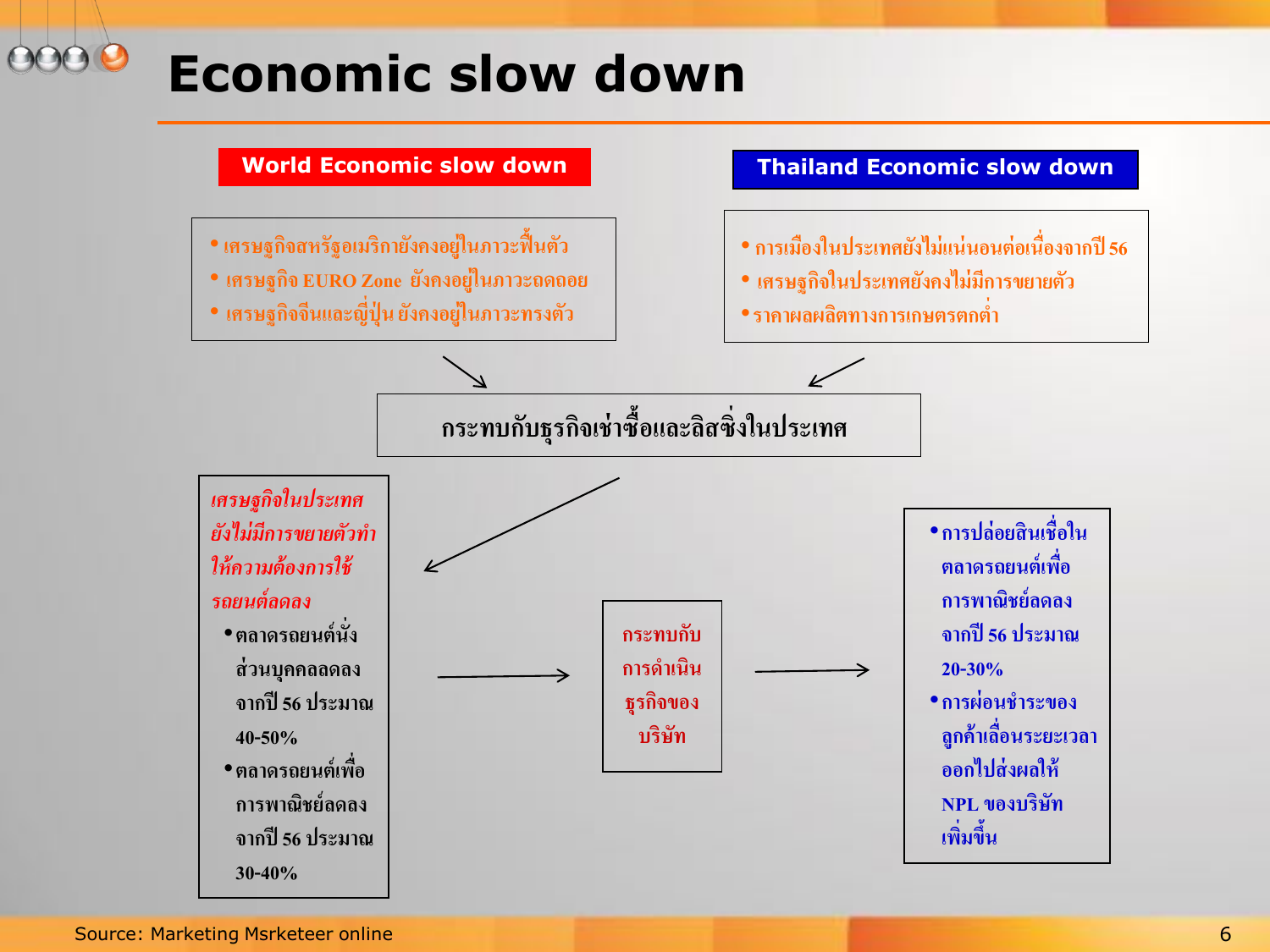

## **2014 Strategies & Directions**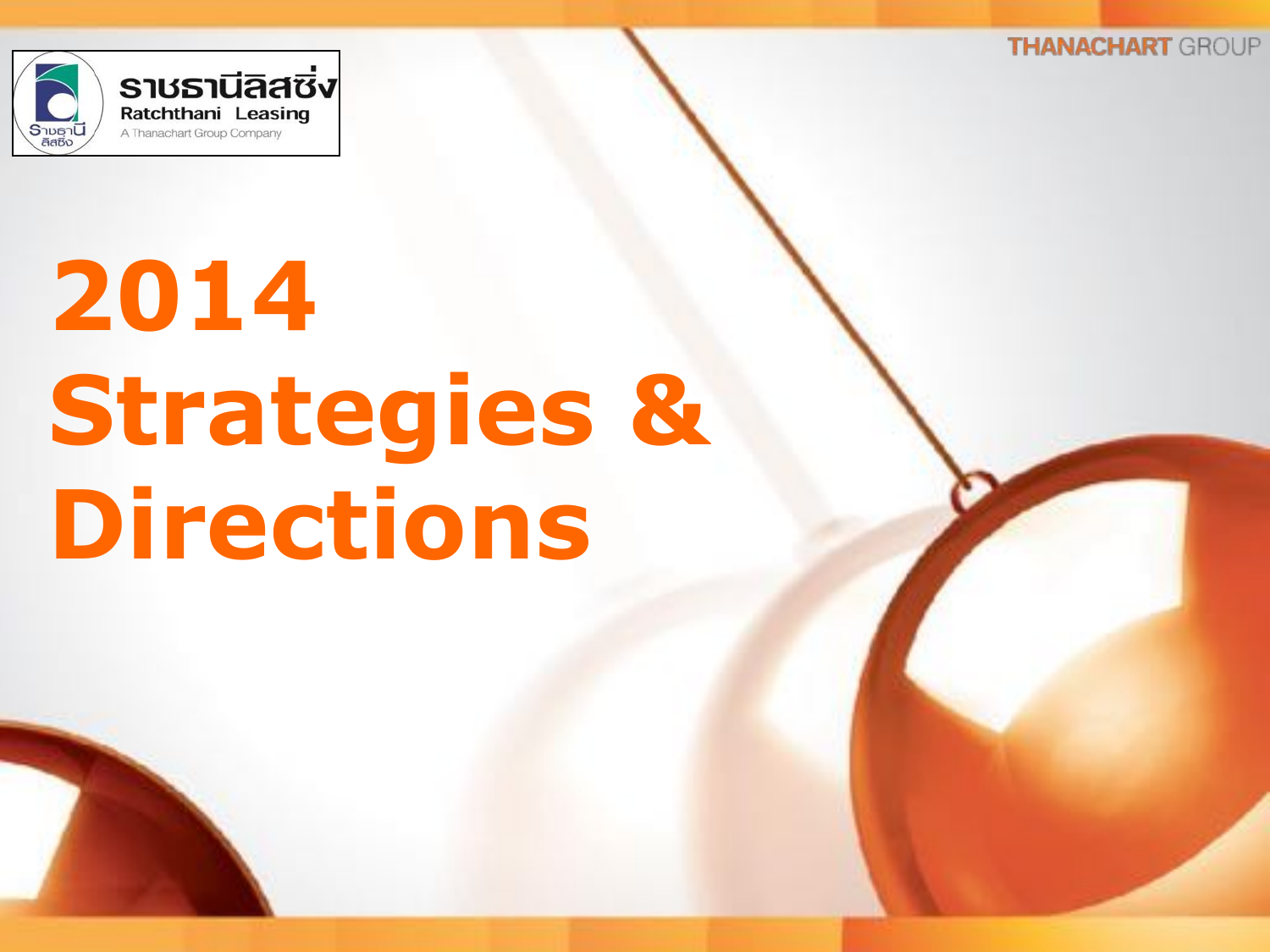#### 00 **Key Principles to Support Goals**



**Success of Company Strategic Goals**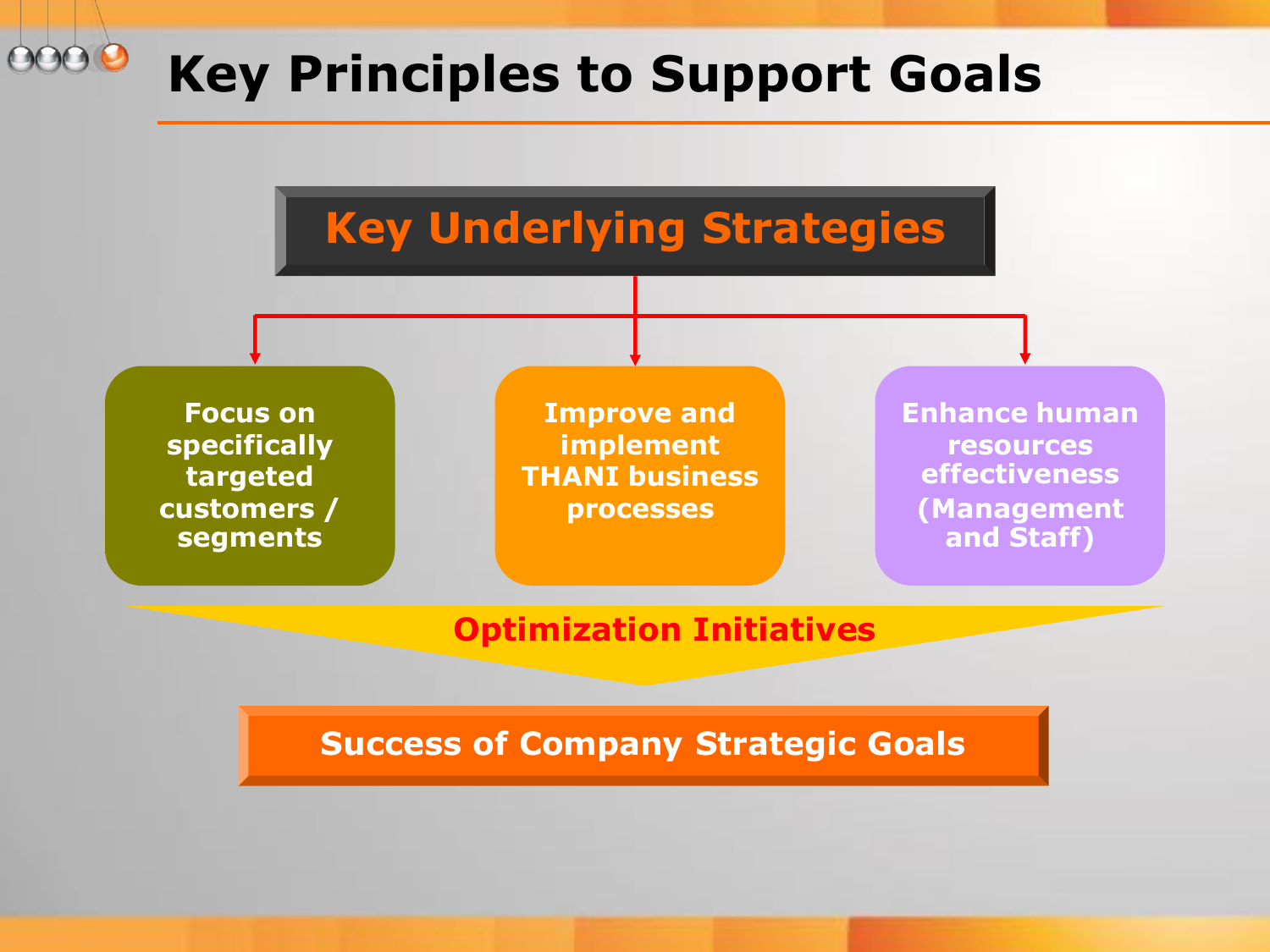

## **3Q2014 THANI's Performance**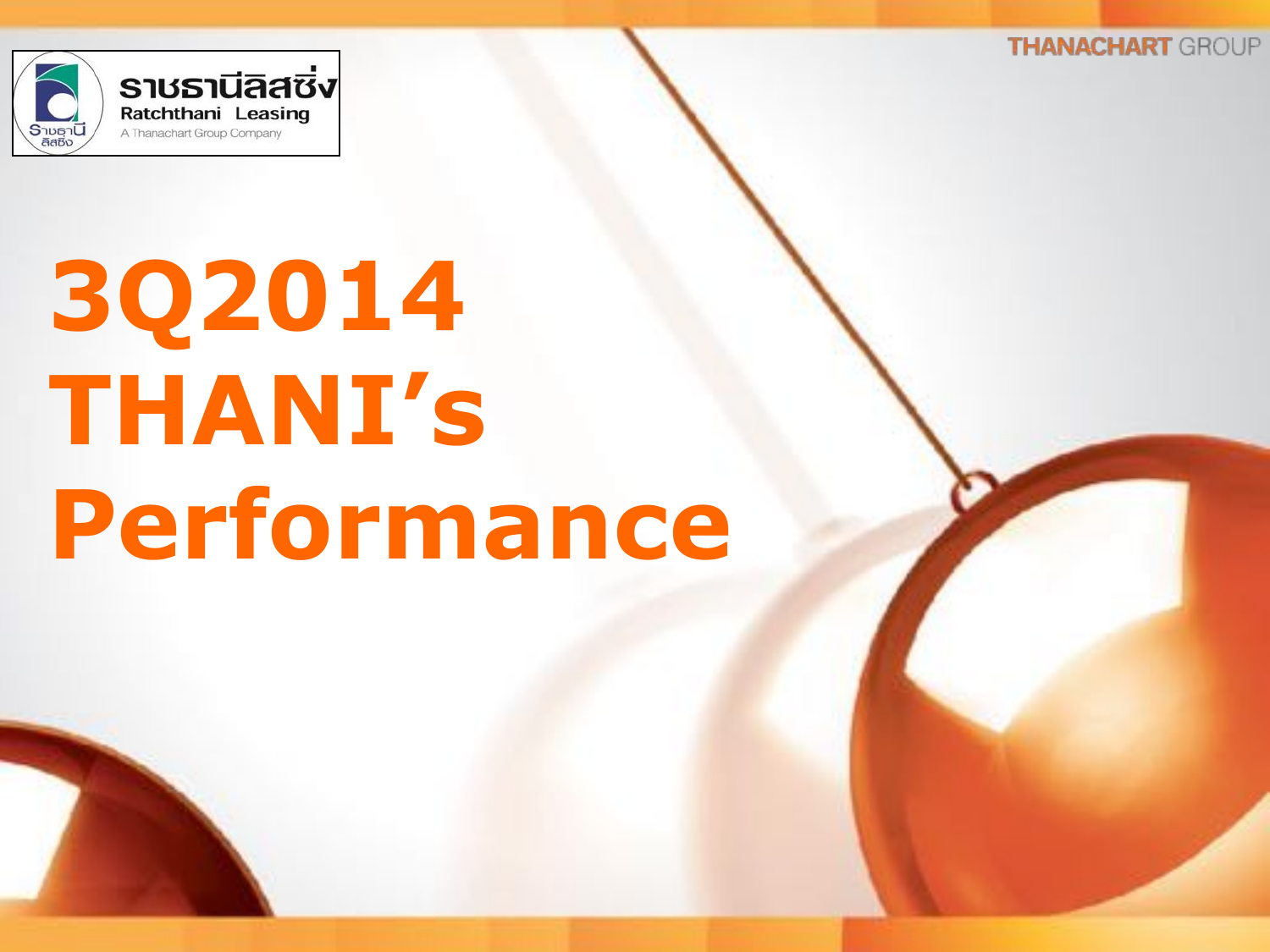

| <b>Performance Parameters</b> |                         | 2013A*    | <b>FY2014</b><br><b>Budget</b> | 9M2014 **<br><b>Budget</b> | 9M2014 **<br><b>Actual</b> |
|-------------------------------|-------------------------|-----------|--------------------------------|----------------------------|----------------------------|
| <b>Profitability</b>          | <b>ROE</b>              | 26.19%    | 22.54%                         | 22.37%                     | 21.53%                     |
|                               | <b>ROA</b>              | 3.17%     | 2.84%                          | 2.78%                      | 2.69%                      |
|                               | Spread                  | 4.20%     | 4.31%                          | 4.27%                      | 4.12%                      |
|                               | Cost to Income<br>Ratio | 17.26%    | 19.03%                         | <b>19.64%</b>              | 20.46%                     |
| <b>Loans</b>                  | Loan Growth             | 42.23%    | 10.40%                         | 7.71%                      | 2.39%                      |
|                               | Sale Volume             | 16,400 MB | 14,000 MB                      | 9,900 MB                   | 8,713 MB                   |
| <b>Asset Quality</b>          | <b>NPL Ratio</b>        | 3.71%     | 3.50%                          | 3.50%                      | 4.77%                      |
|                               | <b>Credit Cost</b>      | 1.11%     | 1.18%                          | 1.22%                      | 1.40%                      |
| <b>Capital</b>                | D/E Ratio               | 7.47      | 6.45                           | 7.08                       | 6.48                       |

Source: Company data

 $*$  : YOY<br> $***$  : Adju : Adjusted to base on Year

\*\*\* : Compared from end of 2013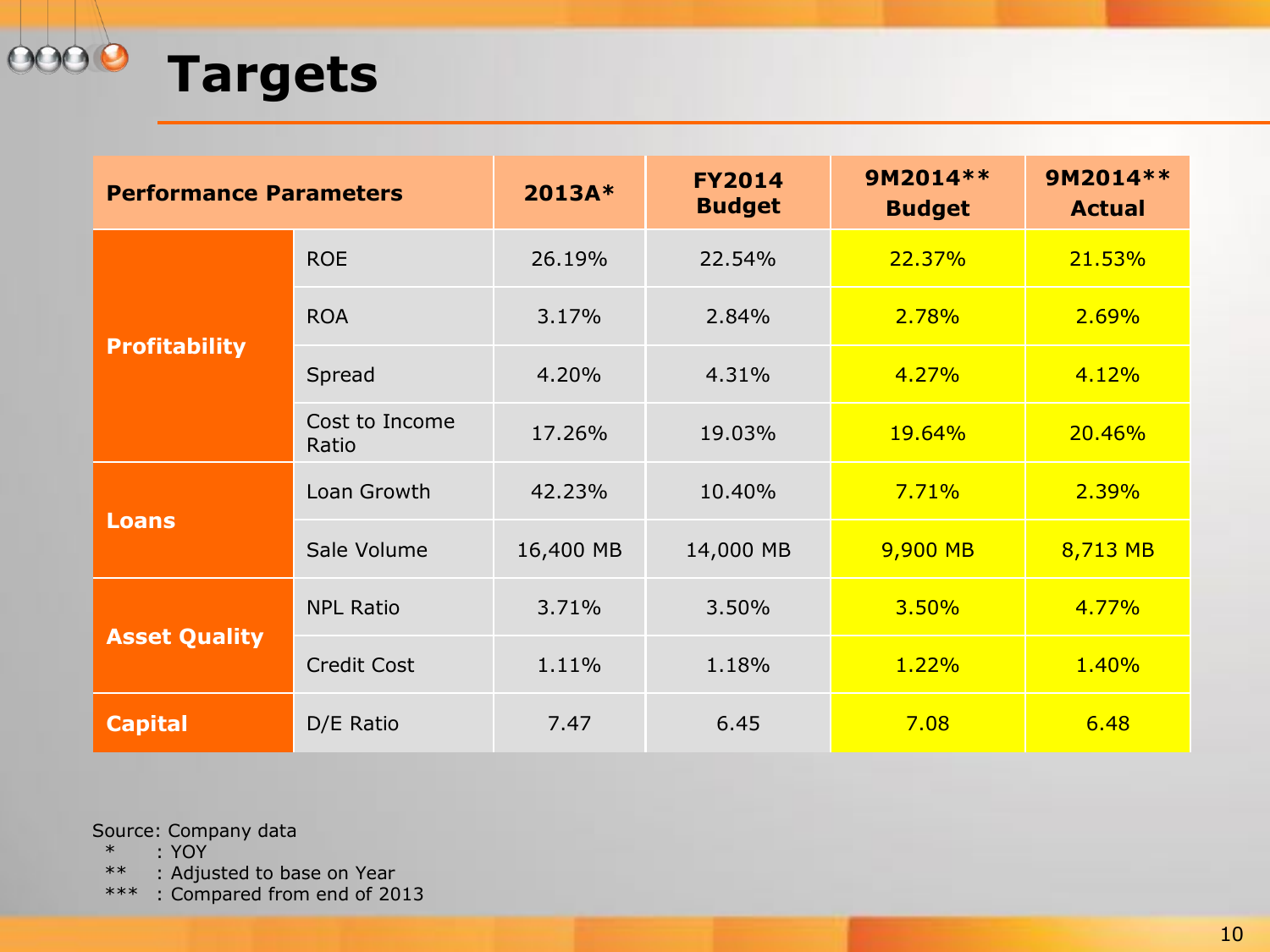

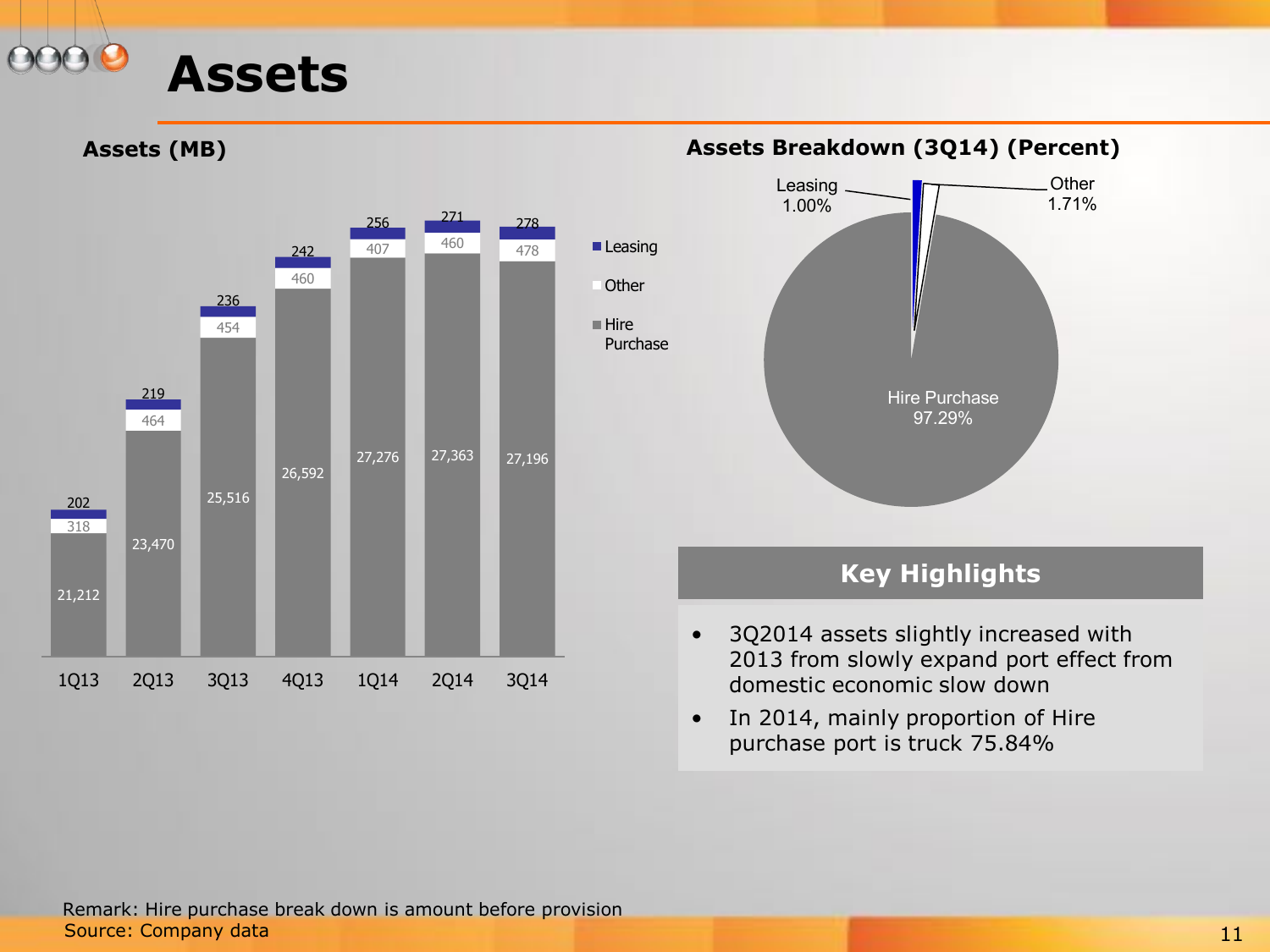### **Liabilities**





- 3Q2014 borrowings slightly increased by 99 MB or 0.42% from 2013. This was due to the company slowly expand port effect from domestic economic slow down
- 3Q2014 long term and short term proportion of borrowing as 74.07% and
- 3Q2014 Fixed interest rate proportion as 99.64% matching with fixed rate from

Source: Company data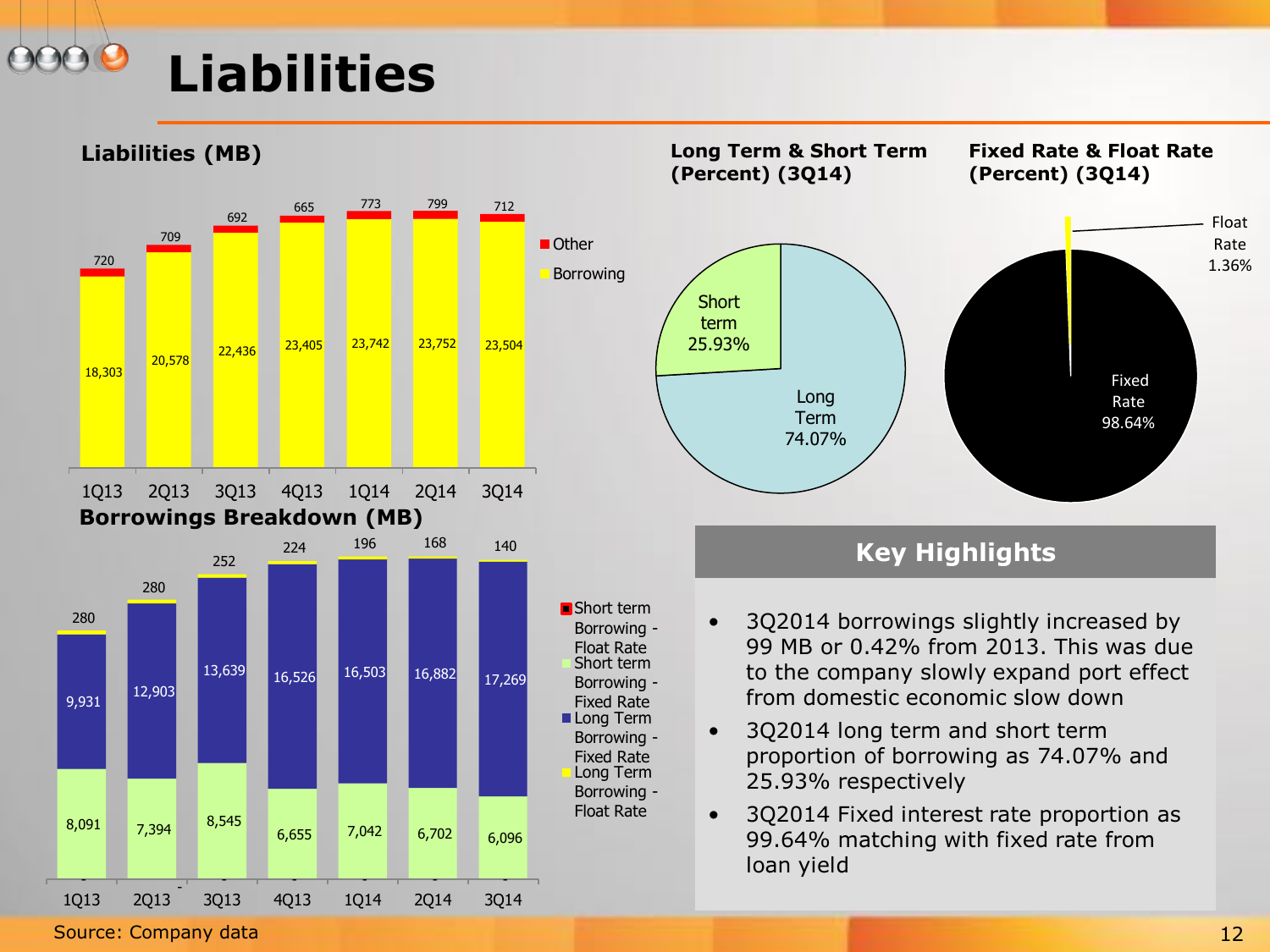### **Profitability & Total Income**







- 3Q14 net profit amounted to 193 MB
- ROAA and ROAE in 3Q14 increased at 2.73% and 21.02% respectively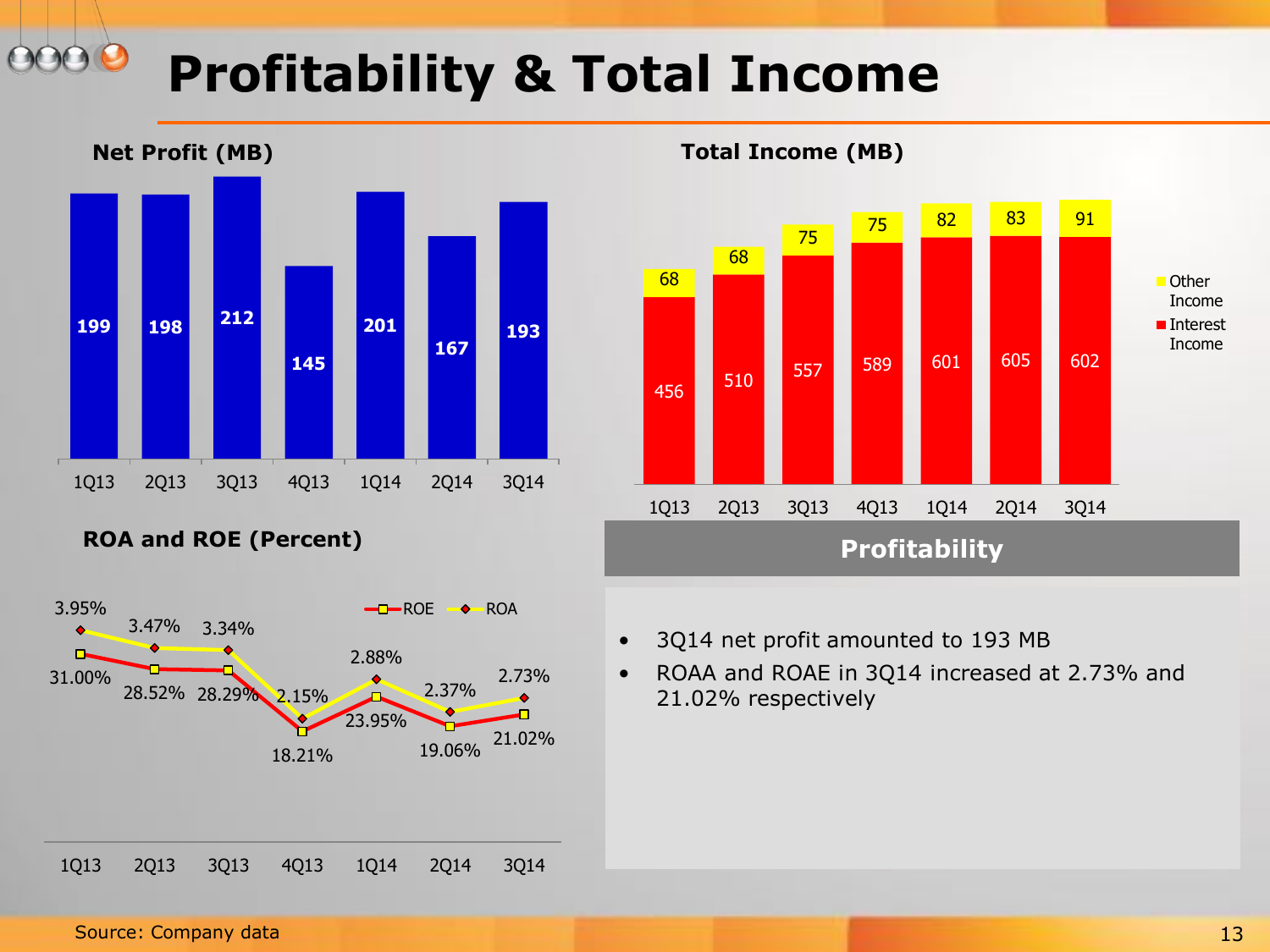#### **Interest Income & Expenses**

#### **Interest Income and Interest Expenses (MB) Yield, Cost of Fund, and Spread (Percent)** 456 510 557 <sup>589</sup> <sup>601</sup> <sup>605</sup> <sup>602</sup>  $\vert_{192}\vert$  215 2<sub>42</sub> 268 265 269 270 1Q13 2Q13 3Q13 4Q13 1Q14 2Q14 3Q14  $\Box$ Interest Income **■**Interest Expense 4.15% 4.29% 4.19% 4.09% 4.15% 4.01% 3.92% 4.47% 4.43% 4.47% 4.69% 4.51% 4.55% 4.58% 8.62% 8.72% 8.66% 8.78% 8.65% 8.56% 8.50% 1Q13 2Q13 3Q13 4Q13 1Q14 2Q14 3Q14  $\rightarrow$  Spread  $\rightarrow$  Cost of Fund  $\rightarrow$  Yield

#### **Highlights**

- Interest income has been slightly increased from hire purchase loans
- 3Q14 spread slightly decreased from 4Q13
- 3Q14 Yield, Cost of Fund and Spread at 8.50%, 4.58% and 3.92% respectively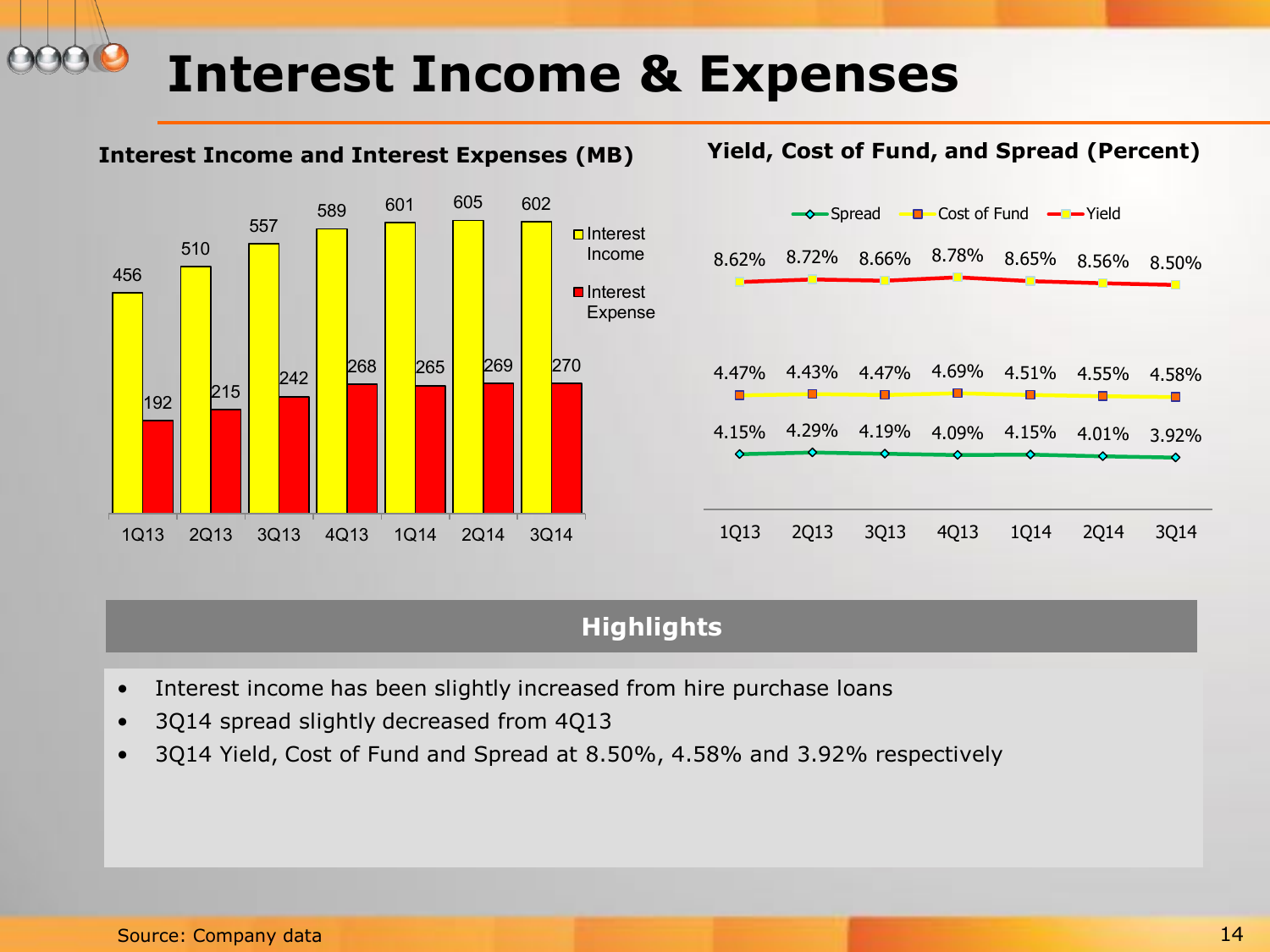### **Operating Expenses**



#### **Highlights**

3Q14 cost to income ratio at 21.98% slightly decreased from 4Q13

Source: Company data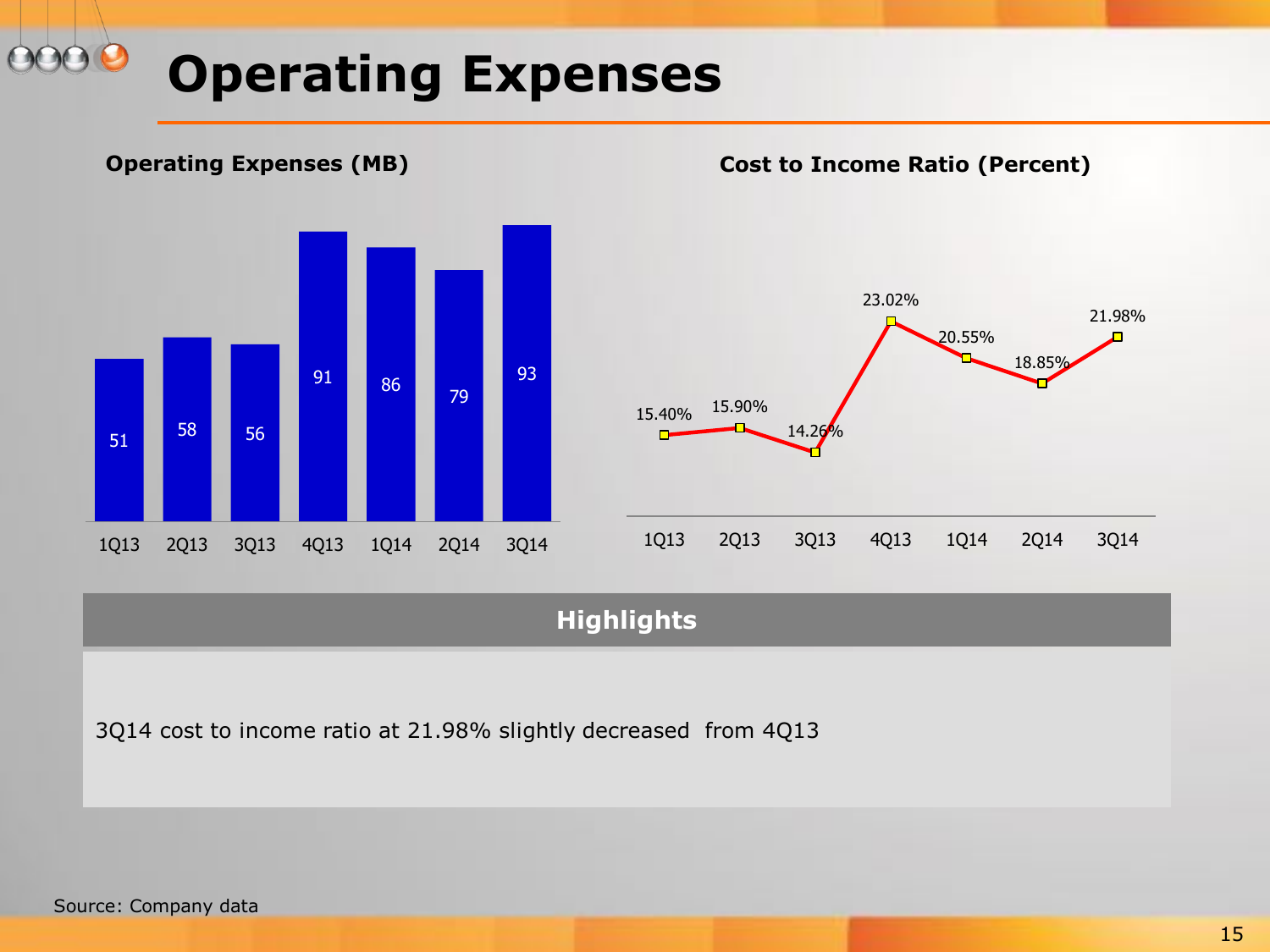#### **Provision Expenses**



- Normal provision in 1Q14, 2Q14 and 3Q14 were at 78MB, 128MB, and 87MB
- 1Q14, 2Q14 and 3Q14 were at 1.13%, 1.83% and 1.24%

Source: Company data